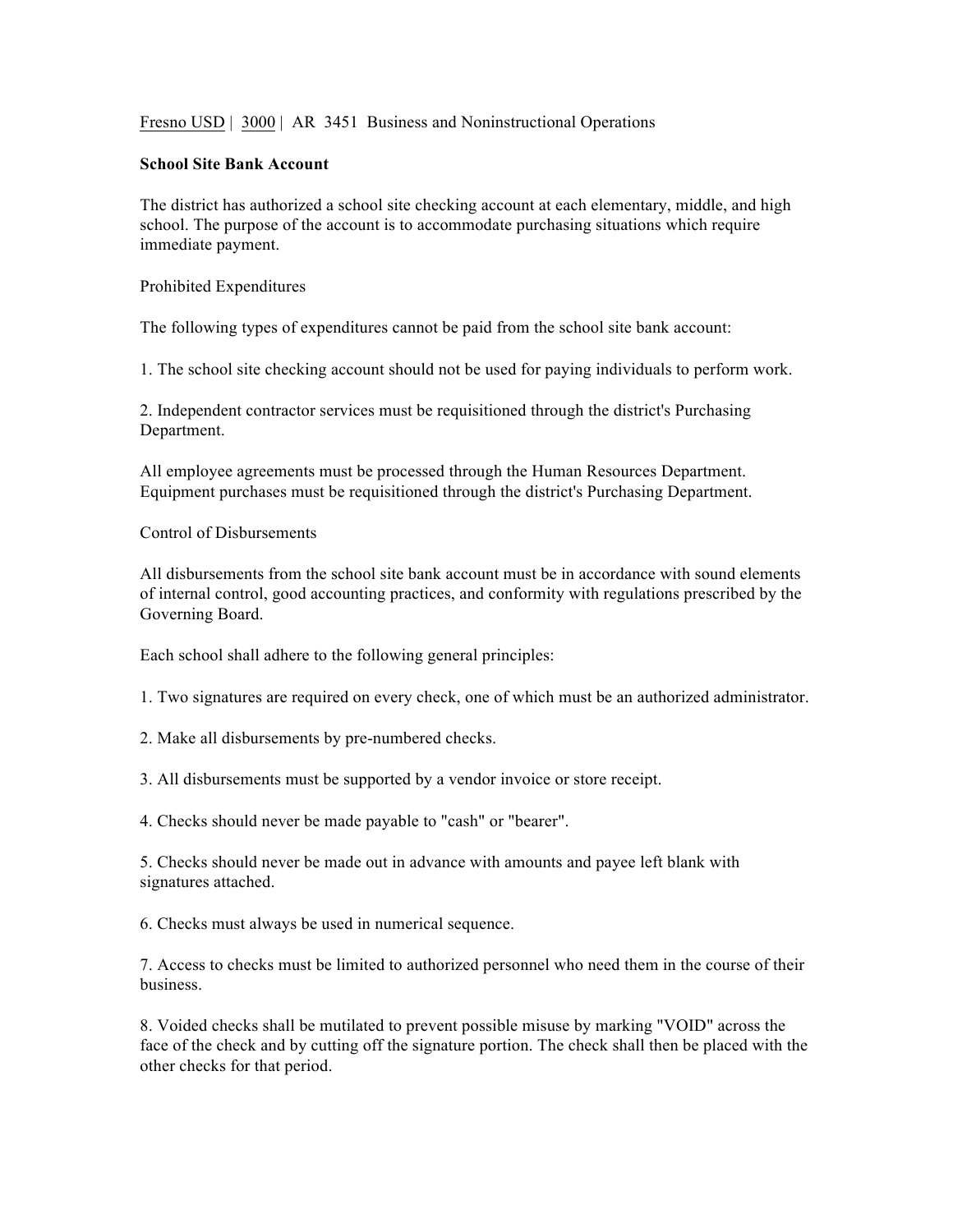9. The checkbook balance consists of the list of all checks written and the initial annual deposit made. Addition of the annual deposit and subtractions for each check written must be made on a daily basis to maintain a "running cash balance." This will indicate the balance of the account at any given time.

Monthly Bank Reconciliation

An example of a school site bank account reconciliation can be found in exhibit 1. A bank reconciliation consists of the following basic elements:

1. Reconciled Bank Balance

2. Month-end Checkbook Balance

The reconciled bank balance should equal the month-end checkbook balance as noted on exhibit 1.

Reconciled Bank Balance

The reconciled bank balance typically consists of the ending bank balance less outstanding checks. Often times, other types of reconciling items are present due to bank errors.

Note: Deposits-in-transit are not applicable to the reconciliation because only the initial deposit to establish the account will be authorized.

The ending bank balance is taken directly from the bank statement as of the month-end cutoff date. (See exhibit 2) An outstanding check list must be prepared which represents a list of all checks issued but not yet paid by the bank. The check numbers and amounts listed in the monthly bank statement mean that these items have been paid and the funds withdrawn from the account.

To determine what checks are outstanding, compare the check numbers paid on the bank statement with the checks written as listed on the checkbook. The check numbers that are not found on the bank statement have not cleared the bank are considered still outstanding. The outstanding check amounts are to be totaled and deducted from the ending balance. (See exhibit 3) Unless there are other reconciling items, this total equals your reconciled bank balance.

## Checkbook Balance

This balance consists of the list of all checks written and the initial deposit made. Additions and subtractions for each check written must be made on a daily basis to maintain a "running cash balance." This will enable you to know at a glance how much money is in your account at any given time.

## General Reconciliation Procedures

The principal or his/her designee shall reconcile bank statements monthly. Any discrepancies shall be resolved immediately. Such reconciliation shall include: